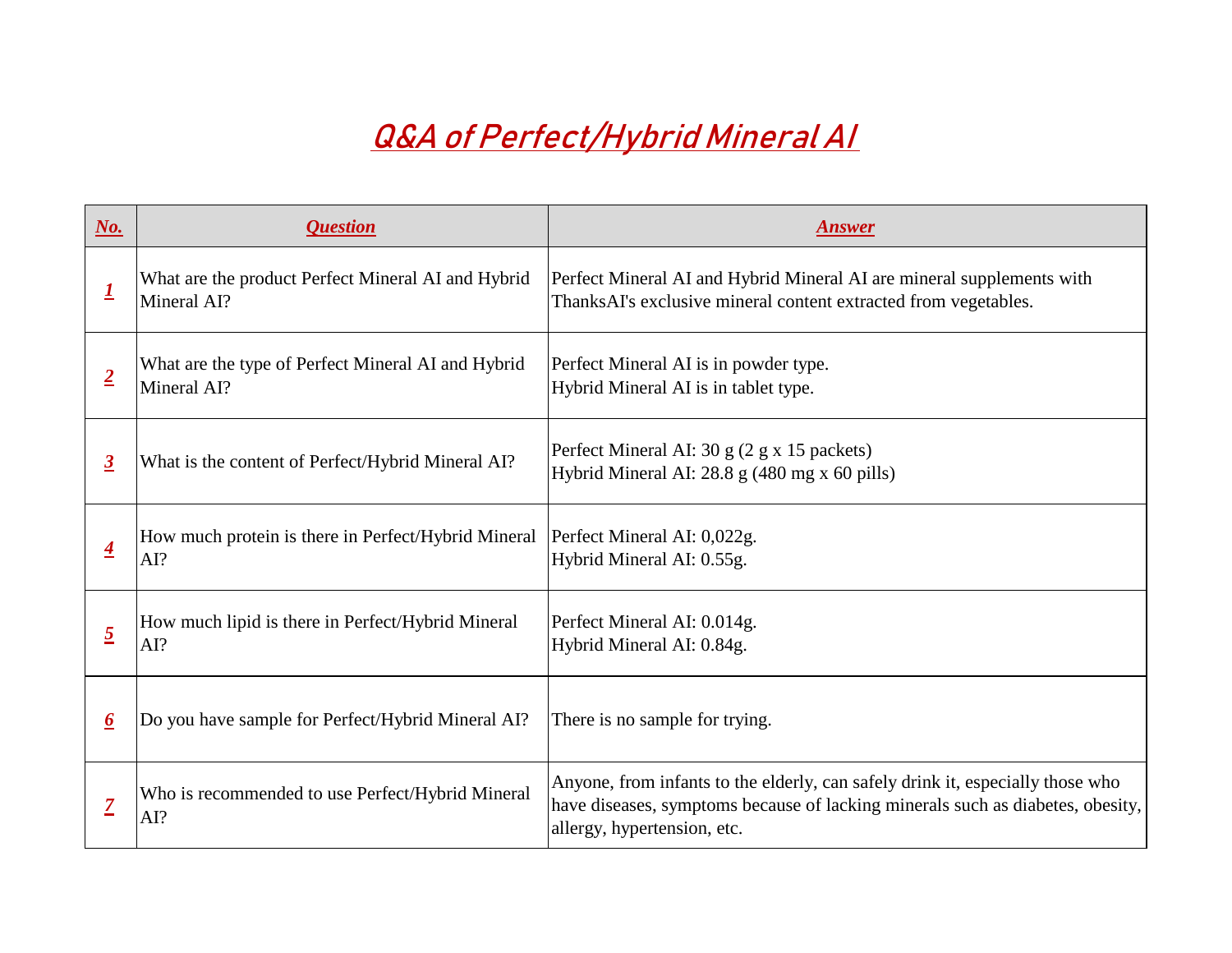| $\underline{8}$         | How can I know I am lacking of necessary minerals?<br>What are the symptoms of lacking of minerals? | There are many symptoms related to la<br>• Somehow get tired easily<br>Cannot recover from a cold quickly<br>Cannot sleep well<br>Often feel irritated<br>$\bullet$<br>More forgetful<br>$\bullet$<br>Cannot enjoy meals as I used to<br>$\bullet$<br>• Look old for my age<br>Anxious about the luster of my skin<br>$\bullet$ |
|-------------------------|-----------------------------------------------------------------------------------------------------|---------------------------------------------------------------------------------------------------------------------------------------------------------------------------------------------------------------------------------------------------------------------------------------------------------------------------------|
| $\overline{\mathbf{2}}$ | Why should we need Perfect/Hybrid Mineral AI to<br>provide more mineral for our bodies?             | Our bodies cannot produce minerals are<br>meaningless if they are not absorbed by<br>vegetables in Perfect/Hybrid Mineral h<br>necessary minerals.                                                                                                                                                                              |
| <u> 10</u>              | What are the main ingredients of Perfect Mineral AI?                                                | • Mineral derived from the sedimental<br>· Organic fulvic acid extracted (derive<br>sedimentary layer of ancient plant<br>• Various health & beauty ingredients                                                                                                                                                                 |
| <u> 11</u>              | What is humic shale fulvic acid?                                                                    | Humic shale fulvic acid is like the diar<br>features an abundance of extremely rar<br>in Japan are yet familiar with fulvic act<br>when once its unknown potential come<br>out what is necessary and what is not,<br>plant-based minerals.                                                                                      |
| <u>12</u>               | What are features of humic shale fulvic acid?                                                       | • Product of New Mexico, USA<br>• Humic shale extracts                                                                                                                                                                                                                                                                          |

acking of minerals such as:

n and hair

nd the supply of minerals can be by the body so the mineral content of helps to increase the absorption of

ary layer of ancient plant ed from humic shale) from the

s: Acerola, citric acid, vitamins

mond of ancient plant-based minerals. It re, precious fulvic acid. Not many people eid, but it is sure to gain prominence es out. It has an excellent ability to weed drawing out the maximum benefits of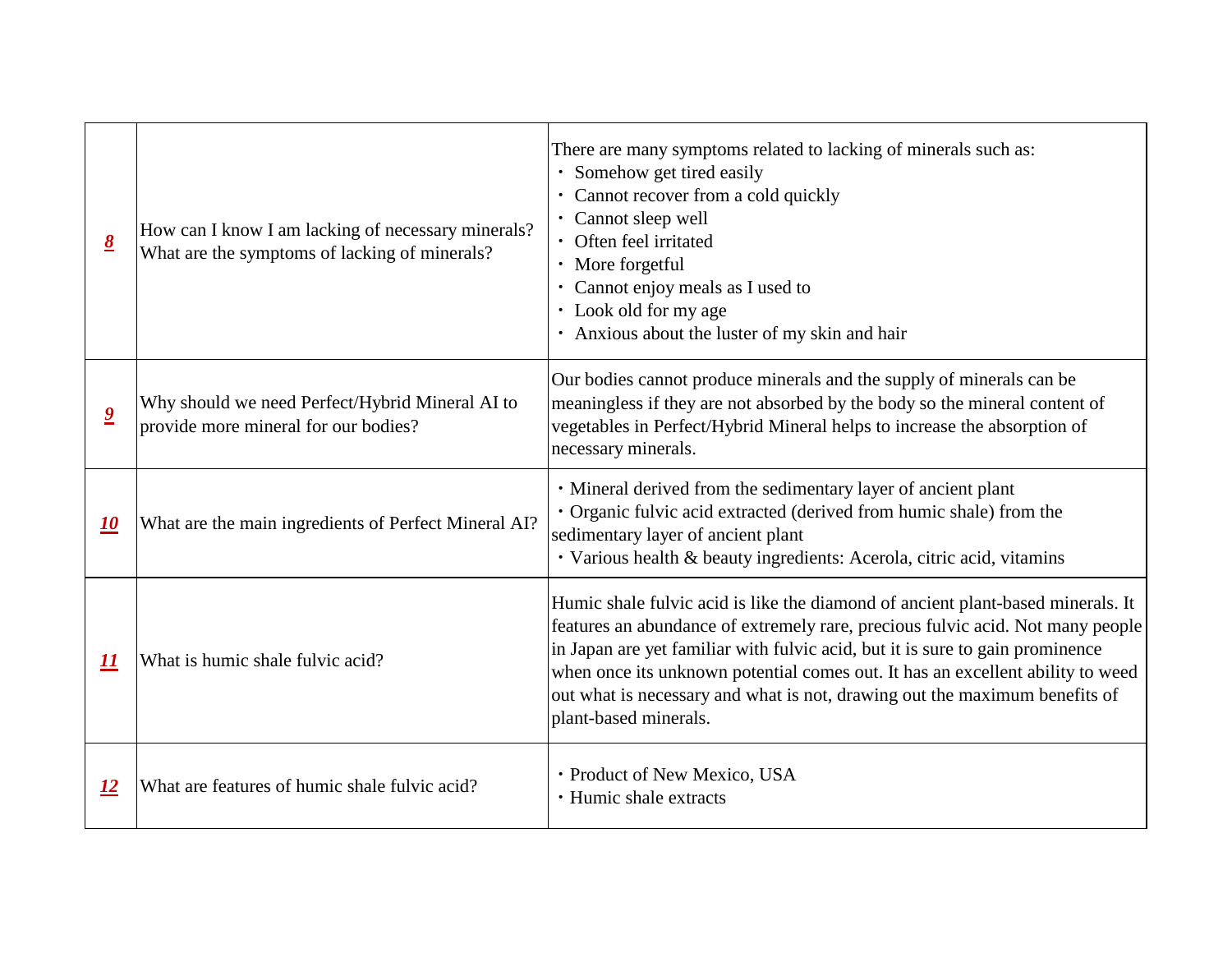| <u>13</u> | What are the main ingredients of Hybrid Mineral AI? | · Mineral derived from sedimentary la<br>blend of humic shale minerals<br>· "Replan" - a modern plant-based mir<br>· Popular anti-aging ingredient: Resve                                                                                                                        |
|-----------|-----------------------------------------------------|----------------------------------------------------------------------------------------------------------------------------------------------------------------------------------------------------------------------------------------------------------------------------------|
| 14        | What is modern plant-based mineral/Replan?          | · Modern plant-based minerals/Replan<br>extracted from the ashes that are a resu<br>wild grasses, leaves of trees and shrubs<br>magma state, completely removing the<br>• These plant-based minerals are pack<br>emulsifying powers, and endowed with<br>plants native to Japan. |
| <u>15</u> | What are features of plant-based mineral?           | · Modern domestic plants<br>• Wild growth restoration<br>• Wild growth emulsification                                                                                                                                                                                            |
| 16        | What is humic shale minerals?                       | Humic shale minerals were embedded<br>100 million years ago. Having been de<br>these formed into solid matter, including<br>minerals. Usually when such ancient p<br>gradually decompose into fossils, oil, o<br>miraculous geological stratum.                                  |
| 17        | What are features of humic shale minerals?          | • Product of Utah, USA<br>• Humic shale extracts<br>• Plant-sourced and extremely safe<br>· Excellent mineral balance<br>• 98% absorption rate<br>• Over 70 kinds of minerals                                                                                                    |

ayer of the ancient plant : an abundant

neral eratrol

In are the ultimate diet minerals carefully alt of processing 13 kinds of Japanese s, and seaweed at high temperatures to a oxygen.

ked with wild growth restoring and h the vitality of the wildly growing

underground during the Ice Age some ecomposed by subterranean microbes, ng over 70 varieties of well-balanced plants are buried underground, they or coal, but these have formed a kind of